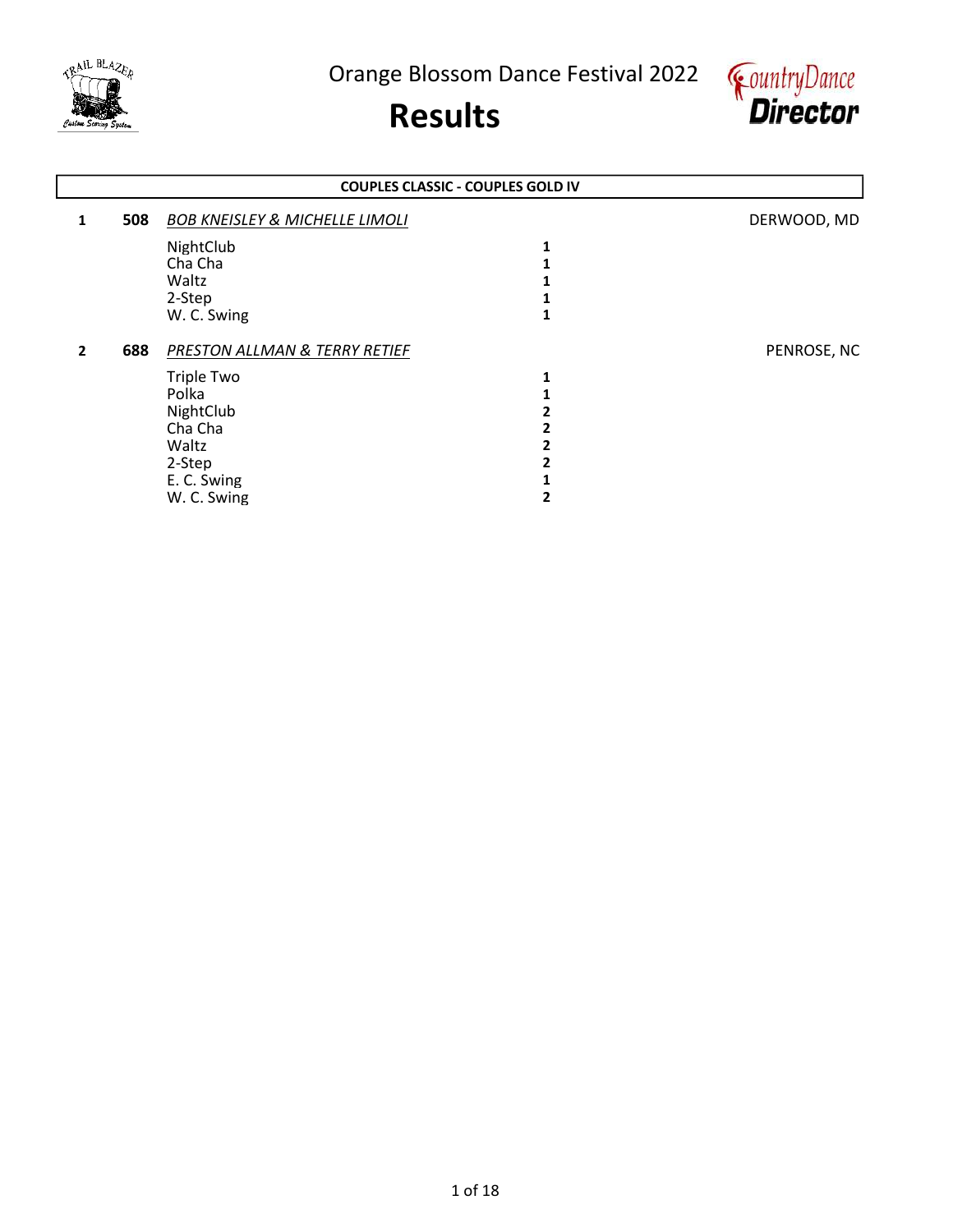

## Results



### COUPLES CLASSIC - COUPLES SILVER IV

### 1 508 BOB KNEISLEY & MICHELLE LIMOLI DERWOOD, MD NightClub 1<br>Cha Cha 1 Cha Cha 2012 - 2022 - 2022 - 2022 - 2022 - 2022 - 2022 - 2022 - 2022 - 2022 - 2022 - 2022 - 2022 - 2022 - 2022<br>Tanàna amin'ny soratra desimaly ny taona 2022 - 2022 - 2022 - 2022 - 2022 - 2022 - 2022 - 2022 - 2022 - 2022 -Waltz 1<br>2-Step 1 2-Step 1<br>W. C. Swing 1 W. C. Swing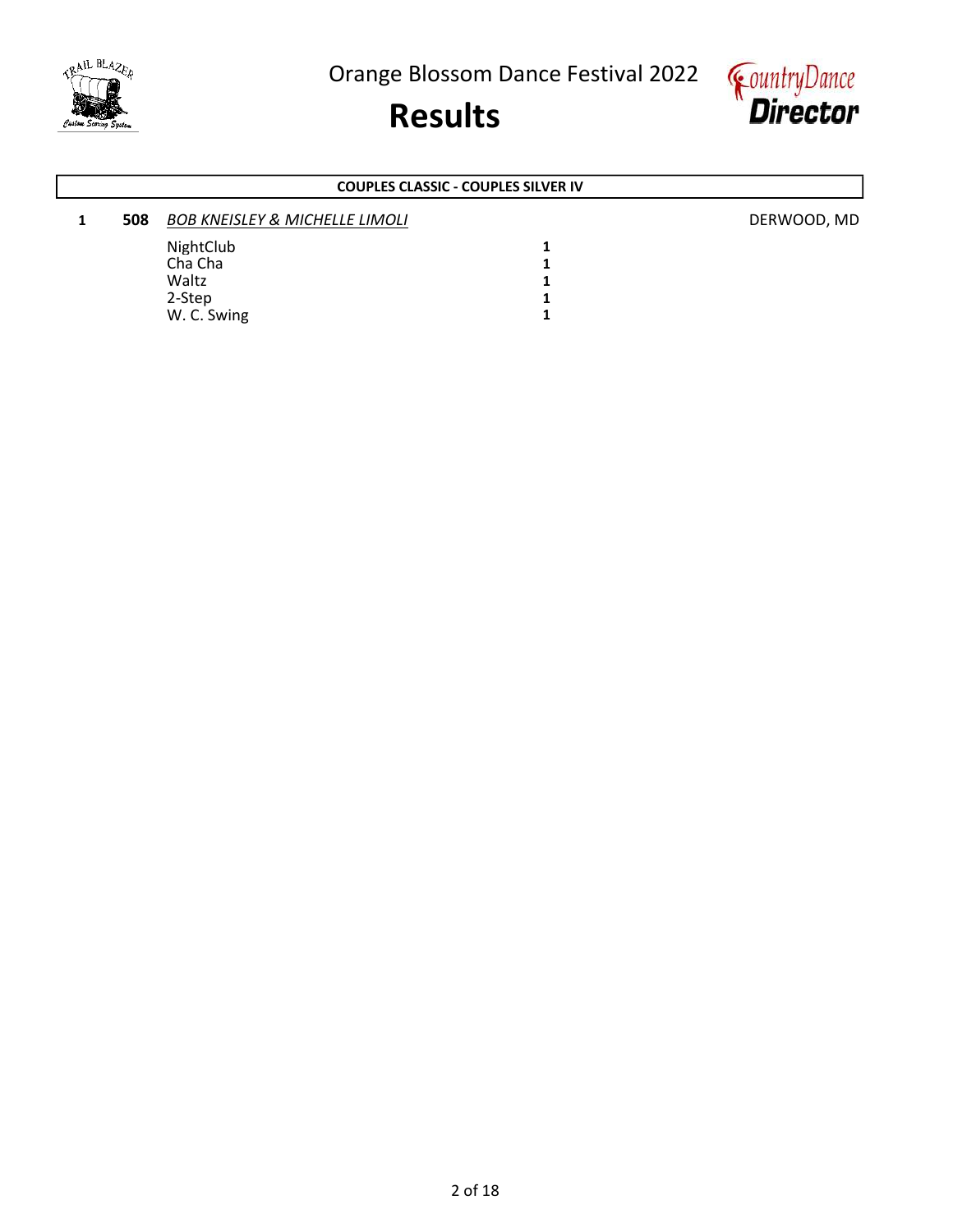

# Results



### COUPLES CLASSIC - COUPLES DIAMOND IV

| 699 | DALE BLAIR & KATHLEEN THOMPSON |  |
|-----|--------------------------------|--|
|     | <b>Triple Two</b><br>Polka     |  |
|     | NightClub                      |  |
|     | Cha Cha                        |  |
|     | Waltz                          |  |
|     | 2-Step                         |  |
|     | E. C. Swing                    |  |
|     | W. C. Swing                    |  |

DALLAS, GA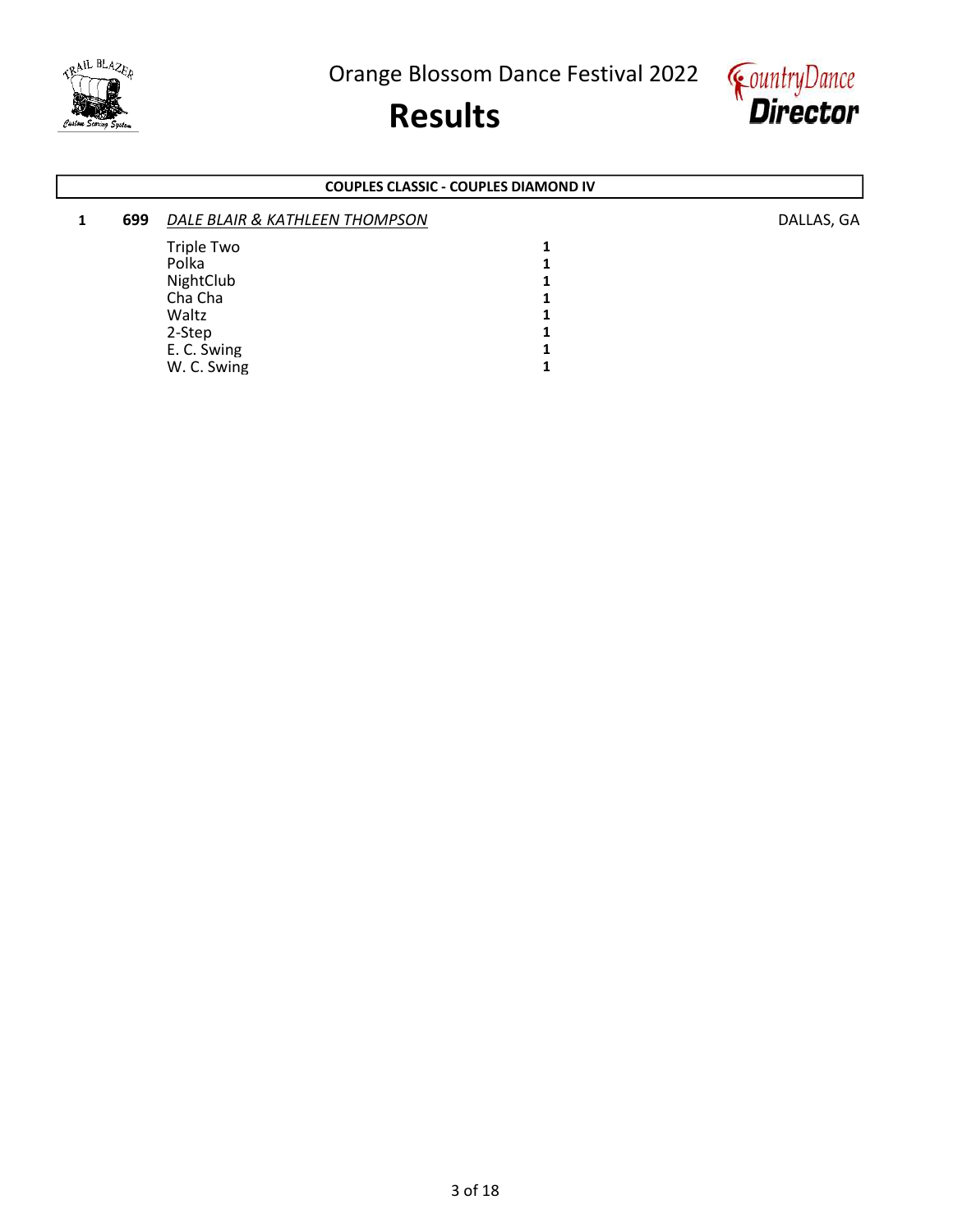

L

Orange Blossom Dance Festival 2022



|                       | <b>COUPLES CLASSIC - COUPLES OPEN IV</b>                                                                 |                                                                                  |                 |  |  |
|-----------------------|----------------------------------------------------------------------------------------------------------|----------------------------------------------------------------------------------|-----------------|--|--|
| 722<br>$\mathbf{1}$   | JUAN RODRIGUEZ & EMMA CHARLOTTE YOUNG                                                                    |                                                                                  | ORLANDO, FL     |  |  |
|                       | <b>Triple Two</b><br>Polka<br>NightClub<br>Cha Cha<br>Waltz<br>2-Step<br>E. C. Swing<br>W. C. Swing      | 1<br>$\mathbf{1}$<br>$\mathbf{1}$<br>1<br>1<br>1<br>$\mathbf{1}$<br>$\mathbf{1}$ |                 |  |  |
| 748<br>$\overline{2}$ | PHILLIP SOWDERS & DEE TIEBKLANG<br>NightClub<br>Cha Cha<br>Waltz<br>2-Step<br>E. C. Swing<br>W. C. Swing | $\overline{2}$<br>$\mathbf{2}$<br>3<br>4<br>$\mathbf{2}$<br>$\overline{2}$       | PANAMA CITY, FL |  |  |
| 699<br>3              | DALE BLAIR & KATHLEEN THOMPSON                                                                           |                                                                                  | DALLAS, GA      |  |  |
|                       | <b>Triple Two</b><br>Polka<br>NightClub<br>Cha Cha<br>Waltz<br>2-Step<br>E. C. Swing<br>W. C. Swing      | $\overline{2}$<br>$\overline{2}$<br>3<br>3<br>$\mathbf{2}$<br>5<br>3<br>3        |                 |  |  |
| 690                   | <b>ANDREW VAUGHN &amp; EMILY PURISCH</b><br>2-Step                                                       | 3                                                                                | ORLANDO, FL     |  |  |
| 749                   | ANDREW BEHAN & SAMANTHA MULDER<br>Waltz<br>2-Step                                                        | 4<br>$\overline{2}$                                                              |                 |  |  |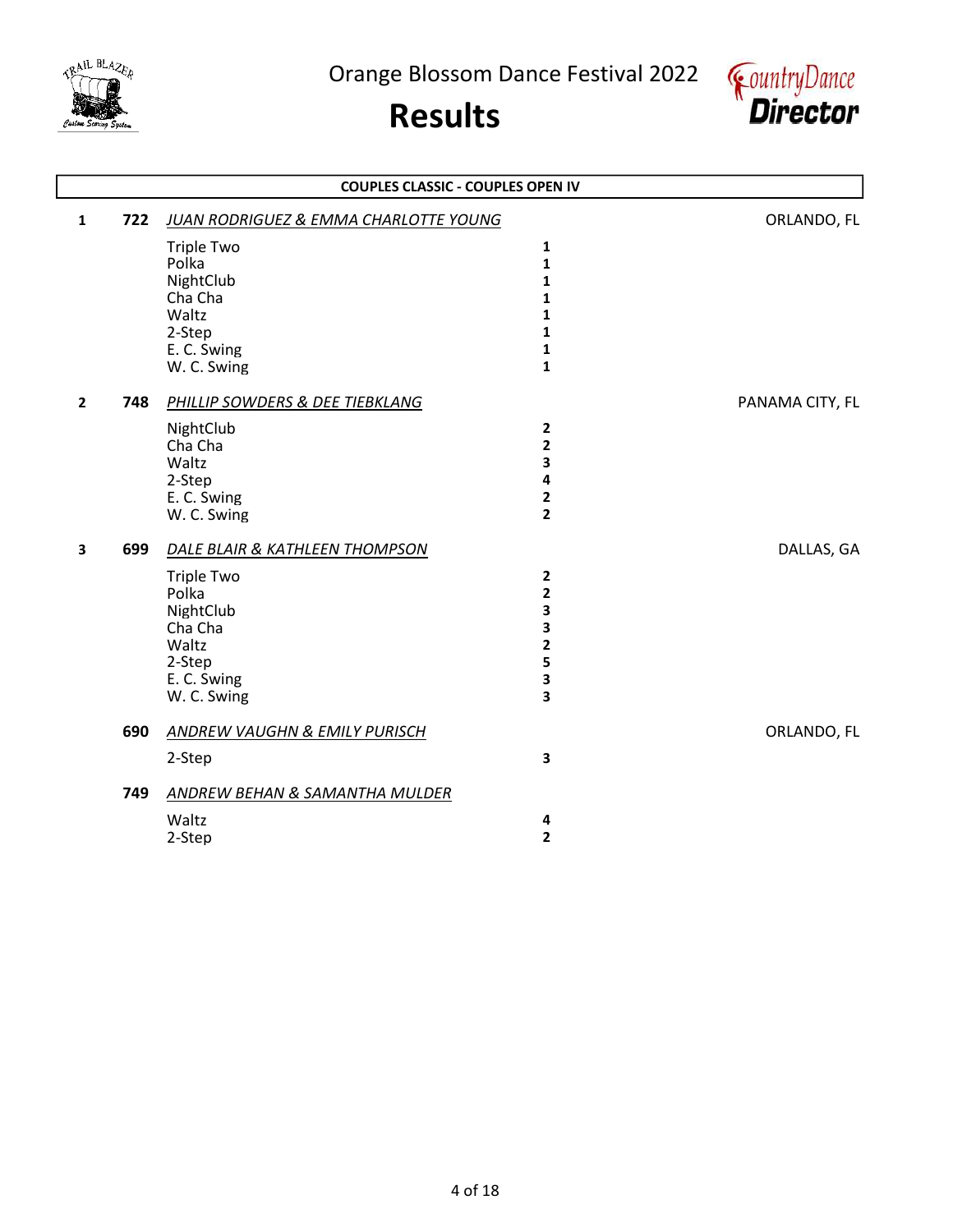





#### COUPLES CLASSIC - COUPLES YOUTH IV

| 634 | <b>COLIN KERR &amp; MILEY ROSADO</b> |  |
|-----|--------------------------------------|--|
|     | Polka                                |  |
|     | NightClub                            |  |
|     | Cha Cha                              |  |
|     | Waltz                                |  |
|     | 2-Step                               |  |
|     | E. C. Swing                          |  |
|     | W. C. Swing                          |  |

ORLANDO, FL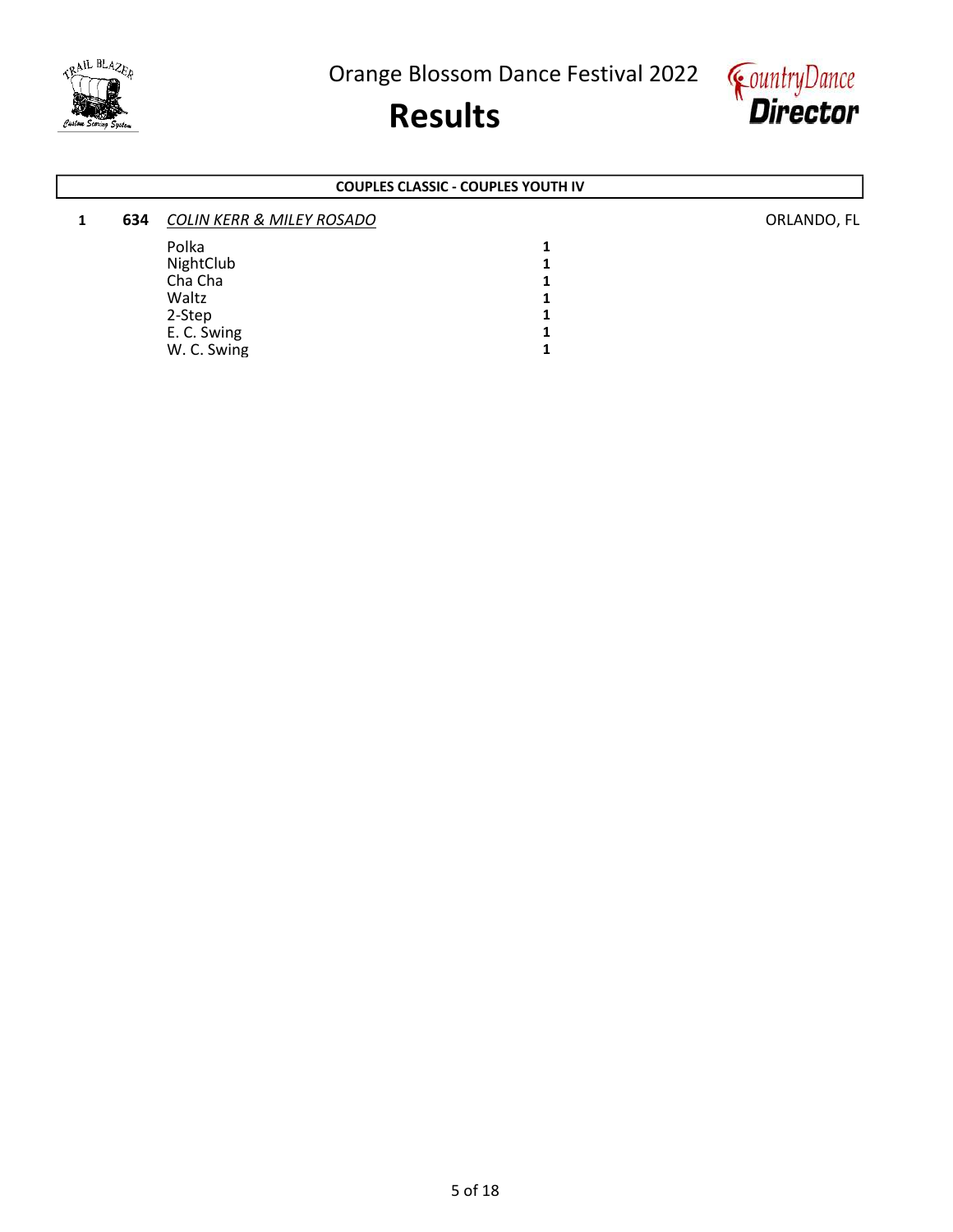

# Results



#### COUPLES CLASSIC - COUPLES GOLD III

| 709 | <b>BILL SZEWC &amp; BRENDA SZEWC</b> |   | CAREFREE, AZ |
|-----|--------------------------------------|---|--------------|
|     | Triple Two                           | 4 |              |
|     | Polka                                |   |              |
|     | NightClub                            |   |              |
|     | Cha Cha                              |   |              |
|     | Waltz                                |   |              |
|     | 2-Step                               |   |              |
|     | E. C. Swing                          | 4 |              |
|     | W. C. Swing                          |   |              |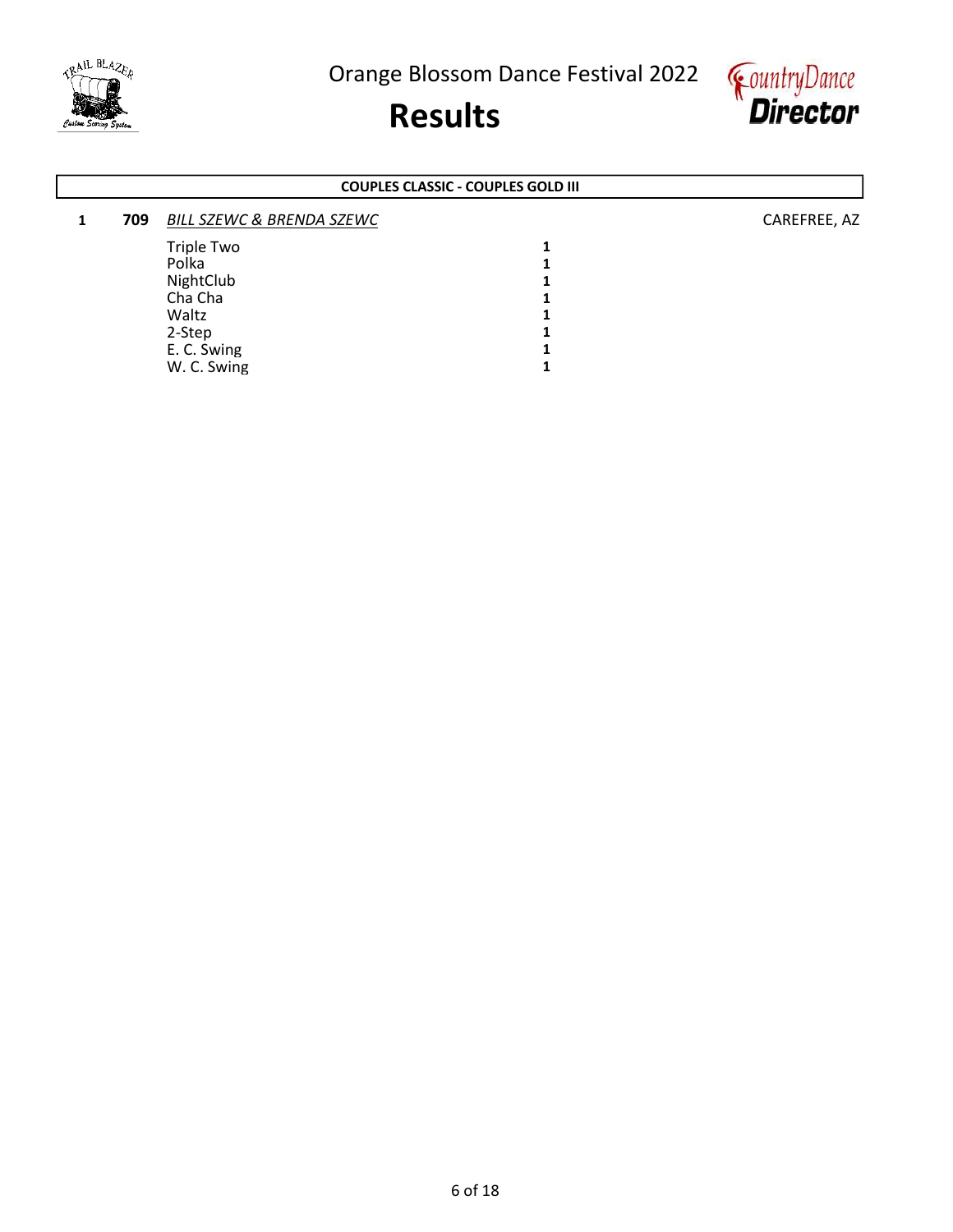



|              | <b>COUPLES CLASSIC - COUPLES SILVER III</b> |                                        |   |                |  |
|--------------|---------------------------------------------|----------------------------------------|---|----------------|--|
| 1            | 601                                         | <b>FRANK SOUKUP &amp; LINDA SOUKUP</b> |   | PALOS PARK, IL |  |
|              |                                             | Triple Two                             |   |                |  |
|              |                                             | NightClub                              |   |                |  |
|              |                                             | Waltz                                  |   |                |  |
|              |                                             | 2-Step                                 |   |                |  |
|              |                                             | W. C. Swing                            |   |                |  |
| $\mathbf{2}$ | 709                                         | <b>BILL SZEWC &amp; BRENDA SZEWC</b>   |   | CAREFREE, AZ   |  |
|              |                                             | Triple Two                             | 2 |                |  |
|              |                                             | Polka                                  |   |                |  |
|              |                                             | NightClub                              |   |                |  |
|              |                                             | Cha Cha                                |   |                |  |
|              |                                             | Waltz                                  |   |                |  |
|              |                                             | 2-Step                                 |   |                |  |
|              |                                             | E. C. Swing                            |   |                |  |
|              |                                             |                                        |   |                |  |
|              |                                             | W. C. Swing                            |   |                |  |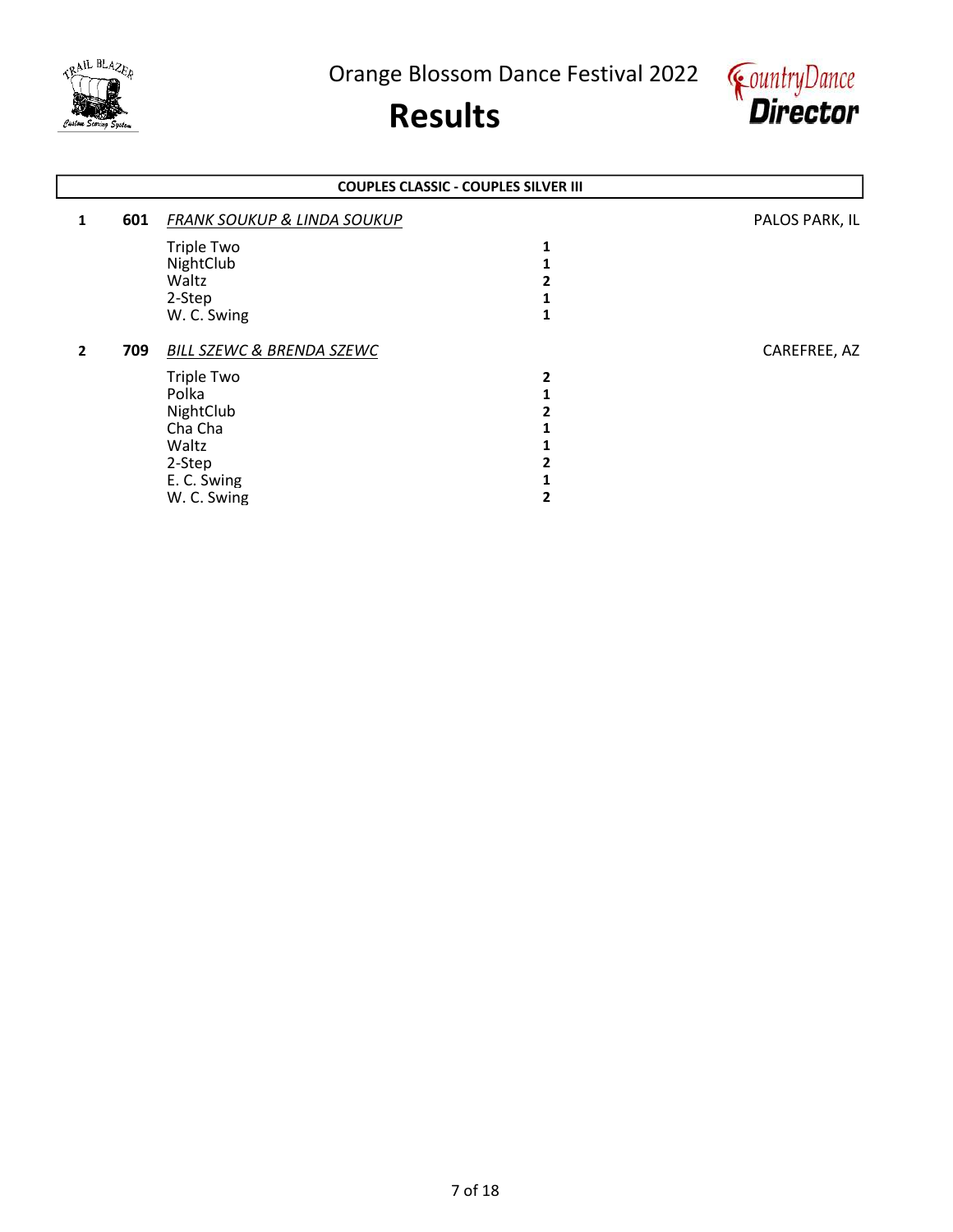



|              | <b>COUPLES CLASSIC - COUPLES DIAMOND III</b> |                                                                                                     |                                                                                  |                  |  |
|--------------|----------------------------------------------|-----------------------------------------------------------------------------------------------------|----------------------------------------------------------------------------------|------------------|--|
| $\mathbf{1}$ | 600                                          | JASON BEWLEY & ANGELA BEWLEY                                                                        |                                                                                  | JEFFERSON, GA    |  |
|              |                                              | Polka<br>NightClub<br>Cha Cha<br>Waltz<br>2-Step<br>E. C. Swing<br>W. C. Swing                      | 1<br>1<br>1<br>1<br>1<br>1<br>$\mathbf{1}$                                       |                  |  |
| $\mathbf{2}$ | 681                                          | <b>KEN HARDEN &amp; MELISSA TAYLOR</b>                                                              |                                                                                  | MURFREESBORO, TN |  |
|              |                                              | <b>Triple Two</b><br>Polka<br>NightClub<br>Cha Cha<br>Waltz<br>2-Step<br>E. C. Swing<br>W. C. Swing | 1<br>$\overline{\mathbf{c}}$<br>2<br>2<br>2<br>2<br>3<br>$\overline{\mathbf{2}}$ |                  |  |
| 3            | 620                                          | <b>MICHAEL LINGER &amp; JENNIFER DAVIS</b>                                                          |                                                                                  | CHARLOTTE, NC    |  |
|              |                                              | <b>Triple Two</b><br>Polka<br>NightClub<br>Cha Cha<br>Waltz<br>2-Step<br>E. C. Swing<br>W. C. Swing | 4<br>3<br>4<br>3<br>5<br>3<br>2<br>3                                             |                  |  |
| 4            | 772                                          | <b>CHRIS HENNES &amp; KAREN HENNES</b>                                                              |                                                                                  | NORMAN, OK       |  |
|              |                                              | <b>Triple Two</b><br>Polka<br>NightClub<br>Cha Cha<br>Waltz<br>2-Step<br>E. C. Swing<br>W. C. Swing | 2<br>4<br>5<br>4<br>3<br>4<br>5                                                  |                  |  |
| 5            | 601                                          | <b>FRANK SOUKUP &amp; LINDA SOUKUP</b>                                                              |                                                                                  | PALOS PARK, IL   |  |
|              |                                              | <b>Triple Two</b><br>NightClub<br>Waltz<br>2-Step<br>W. C. Swing                                    | 3<br>3<br>4<br>5                                                                 |                  |  |
|              | 713                                          | <b>MIKE WALLACE &amp; CARLA HUTCHINSON</b><br>2-Step<br>W. C. Swing                                 | 4<br>4                                                                           | TALLAHASSEE, FL  |  |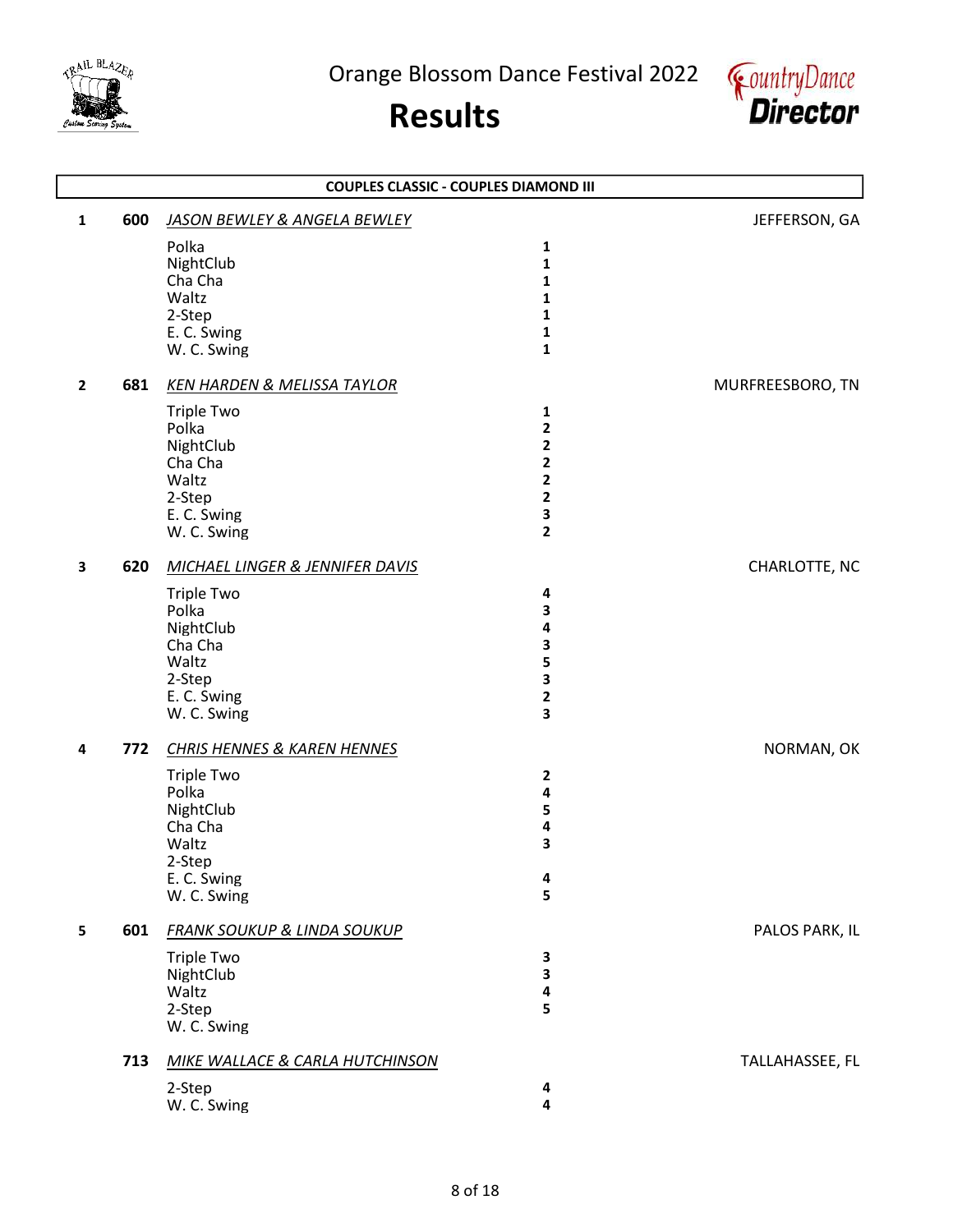



|                | <b>COUPLES CLASSIC - COUPLES CRYSTAL III</b> |                                            |                         |                  |  |  |
|----------------|----------------------------------------------|--------------------------------------------|-------------------------|------------------|--|--|
| $\mathbf{1}$   | 681                                          | <b>KEN HARDEN &amp; MELISSA TAYLOR</b>     |                         | MURFREESBORO, TN |  |  |
|                |                                              | <b>Triple Two</b>                          | 1                       |                  |  |  |
|                |                                              | Polka                                      | 1                       |                  |  |  |
|                |                                              | NightClub                                  | 1                       |                  |  |  |
|                |                                              | Cha Cha                                    | 1                       |                  |  |  |
|                |                                              | Waltz                                      | 1                       |                  |  |  |
|                |                                              | 2-Step                                     | 1<br>2                  |                  |  |  |
|                |                                              | E. C. Swing<br>W. C. Swing                 | $\mathbf{1}$            |                  |  |  |
|                |                                              |                                            |                         |                  |  |  |
| $\overline{2}$ | 620                                          | <b>MICHAEL LINGER &amp; JENNIFER DAVIS</b> |                         | CHARLOTTE, NC    |  |  |
|                |                                              | <b>Triple Two</b>                          | 2                       |                  |  |  |
|                |                                              | Polka                                      | 2                       |                  |  |  |
|                |                                              | NightClub                                  | 2                       |                  |  |  |
|                |                                              | Cha Cha                                    | 2                       |                  |  |  |
|                |                                              | Waltz                                      | $\overline{\mathbf{2}}$ |                  |  |  |
|                |                                              | 2-Step<br>E. C. Swing                      | 2<br>1                  |                  |  |  |
|                |                                              | W. C. Swing                                | $\overline{\mathbf{c}}$ |                  |  |  |
|                |                                              |                                            |                         |                  |  |  |
| 3              | 629                                          | <b>KEVIN RIOS &amp; BRITTANY MELSON</b>    |                         | LAKELAND, FL     |  |  |
|                |                                              | NightClub                                  | 3                       |                  |  |  |
|                |                                              | Cha Cha                                    | 3                       |                  |  |  |
|                |                                              | Waltz                                      | 3                       |                  |  |  |
|                |                                              | 2-Step                                     | 4                       |                  |  |  |
|                |                                              | E. C. Swing<br>W. C. Swing                 | 3<br>4                  |                  |  |  |
|                |                                              |                                            |                         |                  |  |  |
|                | 713                                          | <b>MIKE WALLACE &amp; CARLA HUTCHINSON</b> |                         | TALLAHASSEE, FL  |  |  |
|                |                                              | 2-Step                                     | 3                       |                  |  |  |
|                |                                              | W. C. Swing                                | 3                       |                  |  |  |
|                |                                              |                                            |                         |                  |  |  |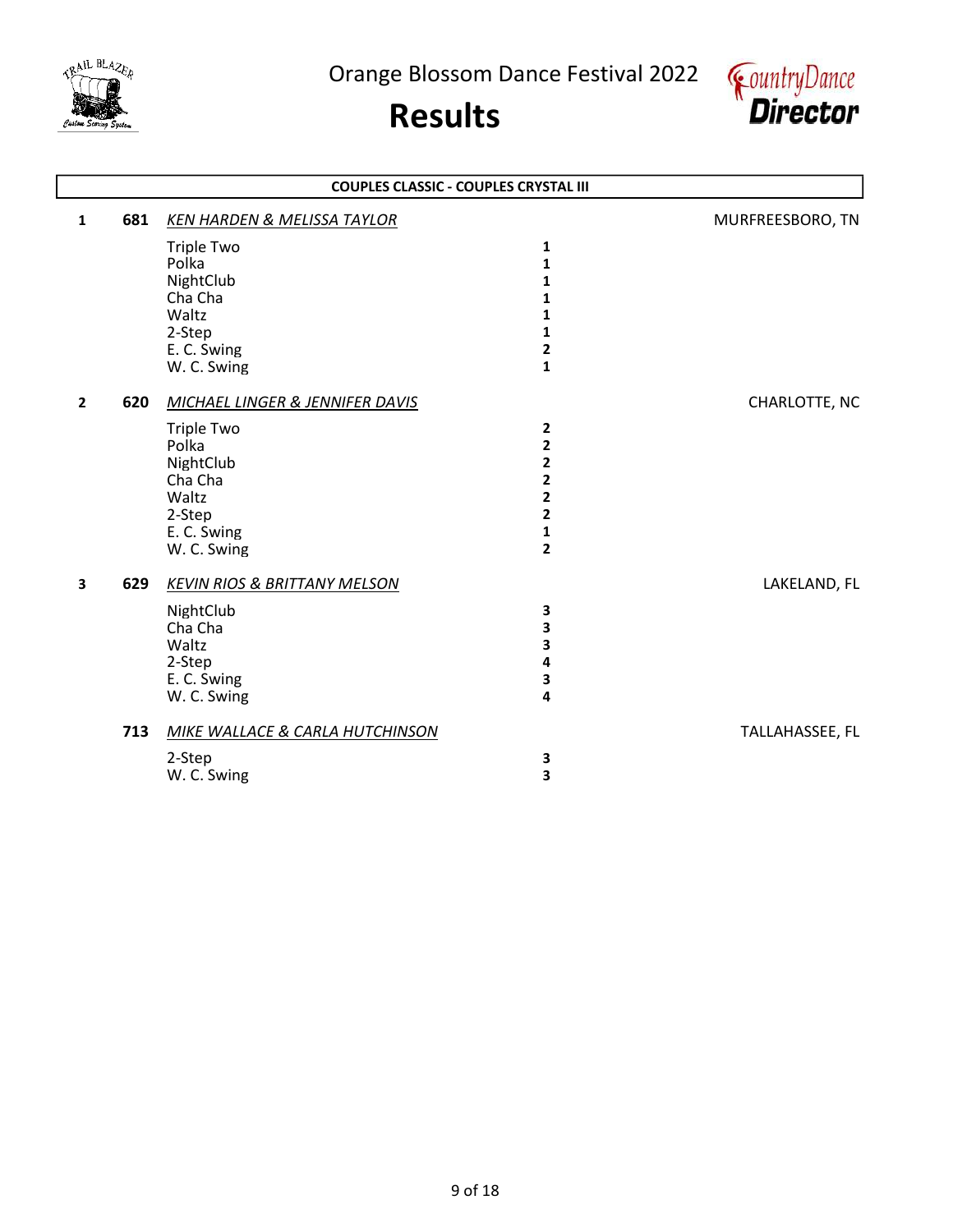



|                | <b>COUPLES CLASSIC - COUPLES OPEN III</b> |                                         |                         |                  |  |
|----------------|-------------------------------------------|-----------------------------------------|-------------------------|------------------|--|
| 1              | 600                                       | <b>JASON BEWLEY &amp; ANGELA BEWLEY</b> |                         | JEFFERSON, GA    |  |
|                |                                           | Polka                                   | 1                       |                  |  |
|                |                                           | NightClub                               | 2                       |                  |  |
|                |                                           | Cha Cha                                 | 2                       |                  |  |
|                |                                           | Waltz                                   | 1                       |                  |  |
|                |                                           | 2-Step                                  | 1                       |                  |  |
|                |                                           | E. C. Swing                             | 1                       |                  |  |
|                |                                           | W. C. Swing                             | $\mathbf{1}$            |                  |  |
| $\overline{2}$ | 681                                       | <b>KEN HARDEN &amp; MELISSA TAYLOR</b>  |                         | MURFREESBORO, TN |  |
|                |                                           | <b>Triple Two</b>                       | 1                       |                  |  |
|                |                                           | Polka                                   | $\overline{2}$          |                  |  |
|                |                                           | NightClub                               | 1                       |                  |  |
|                |                                           | Cha Cha                                 | 1                       |                  |  |
|                |                                           | Waltz                                   | 2                       |                  |  |
|                |                                           | 2-Step                                  | 2                       |                  |  |
|                |                                           | E. C. Swing                             | $\overline{\mathbf{2}}$ |                  |  |
|                |                                           | W. C. Swing                             | $\overline{2}$          |                  |  |
| 3              | 629                                       | <b>KEVIN RIOS &amp; BRITTANY MELSON</b> |                         | LAKELAND, FL     |  |
|                |                                           | NightClub                               | 3                       |                  |  |
|                |                                           | Cha Cha                                 | 3                       |                  |  |
|                |                                           | Waltz                                   | 3                       |                  |  |
|                |                                           | 2-Step                                  | 3                       |                  |  |
|                |                                           | E. C. Swing                             | З                       |                  |  |
|                |                                           | W. C. Swing                             | 3                       |                  |  |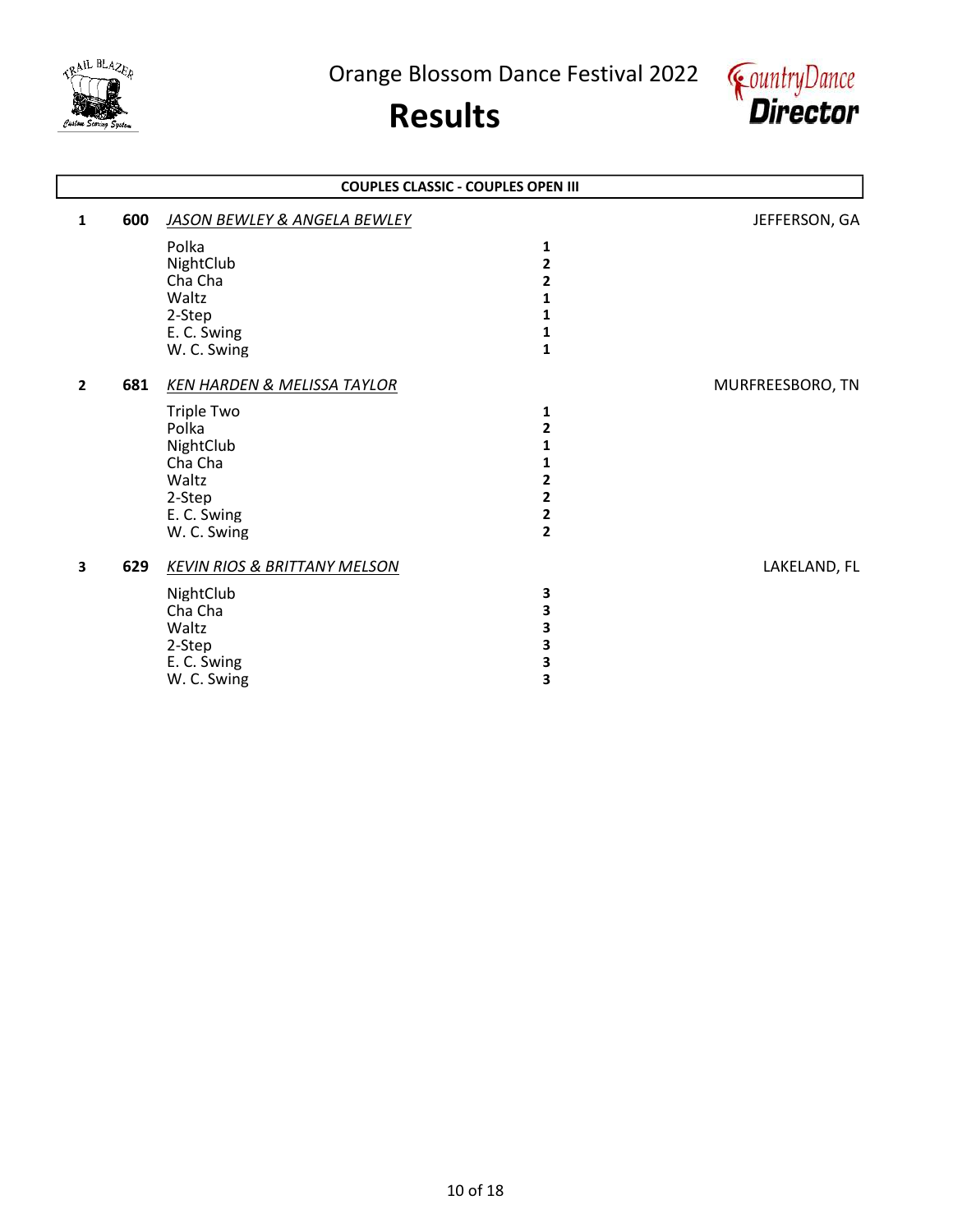



## 1 656 RON PUTMAN & JOY WHITESIDE **BOGART**, GA Triple Two 1<br>Polka 2 Polka 2012 and 2012 and 2012 and 2012 and 2012 and 2012 and 2012 and 2012 and 2012 and 2012 and 201 NightClub 2<br>Cha Cha 1 Cha Cha 2 and 2 and 2 and 2 and 2 and 2 and 2 and 2 and 2 and 2 and 2 and 2 and 2 and 2 and 2 and 2 and 2 and 2 and 2 and 2 and 2 and 2 and 2 and 2 and 2 and 2 and 2 and 2 and 2 and 2 and 2 and 2 and 2 and 2 and 2 and 2 an Waltz 2 2-Step 1<br>
E. C. Swing 1 E. C. Swing 1<br>
W. C. Swing 1 W. C. Swing 2 648 FRANK DAIRE & LINDA NEISWENDER IVINS, UT Triple Two 22<br>Polka 2022 Polka **1** NightClub 1<br>Cha Cha 2 Cha Cha 2  $W$ altz $\qquad \qquad \qquad$  1 2-Step 2<br>
E. C. Swing 2 E. C. Swing 2<br>
W. C. Swing 2 W. C. Swing COUPLES CLASSIC - COUPLES GOLD II/I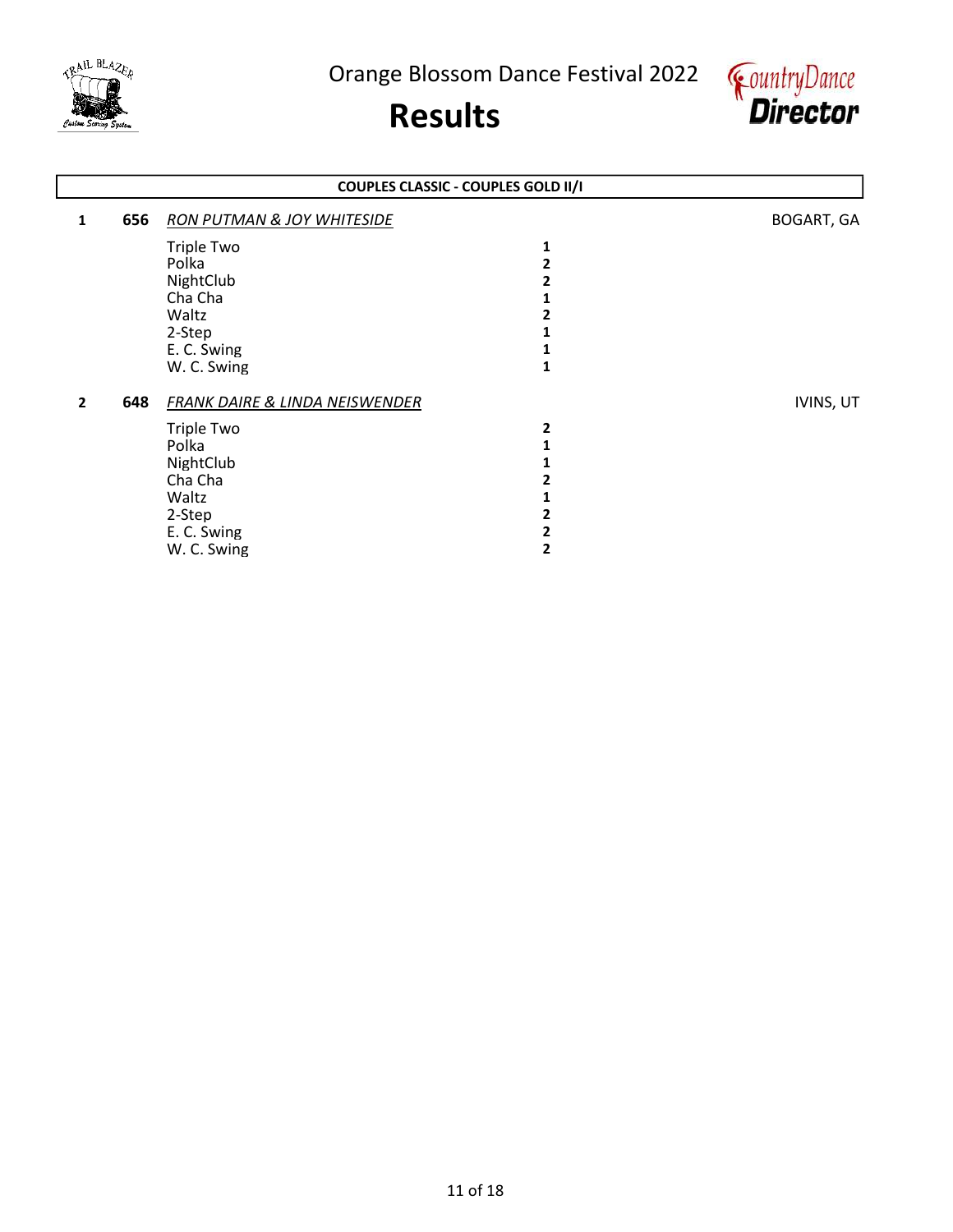



## 1 656 RON PUTMAN & JOY WHITESIDE **BOGART**, GA Triple Two 1<br>Polka 2 Polka 2012 and 2012 and 2012 and 2012 and 2012 and 2012 and 2012 and 2012 and 2012 and 2012 and 201 NightClub 2<br>Cha Cha 1 Cha Cha 2 and 2 and 2 and 2 and 2 and 2 and 2 and 2 and 2 and 2 and 2 and 2 and 2 and 2 and 2 and 2 and 2 and 2 and 2 and 2 and 2 and 2 and 2 and 2 and 2 and 2 and 2 and 2 and 2 and 2 and 2 and 2 and 2 and 2 and 2 and 2 an Waltz 2 2-Step 1<br>
E. C. Swing 1 E. C. Swing 1<br>
W. C. Swing 1 W. C. Swing 2 648 FRANK DAIRE & LINDA NEISWENDER IVINS, UT Triple Two 22<br>Polka 2022 Polka **1** NightClub 1<br>Cha Cha 2 Cha Cha 2  $W$ altz $\qquad \qquad \qquad$  1 2-Step 2<br>
E. C. Swing 2 E. C. Swing 2<br>
W. C. Swing 2 W. C. Swing COUPLES CLASSIC - COUPLES SILVER II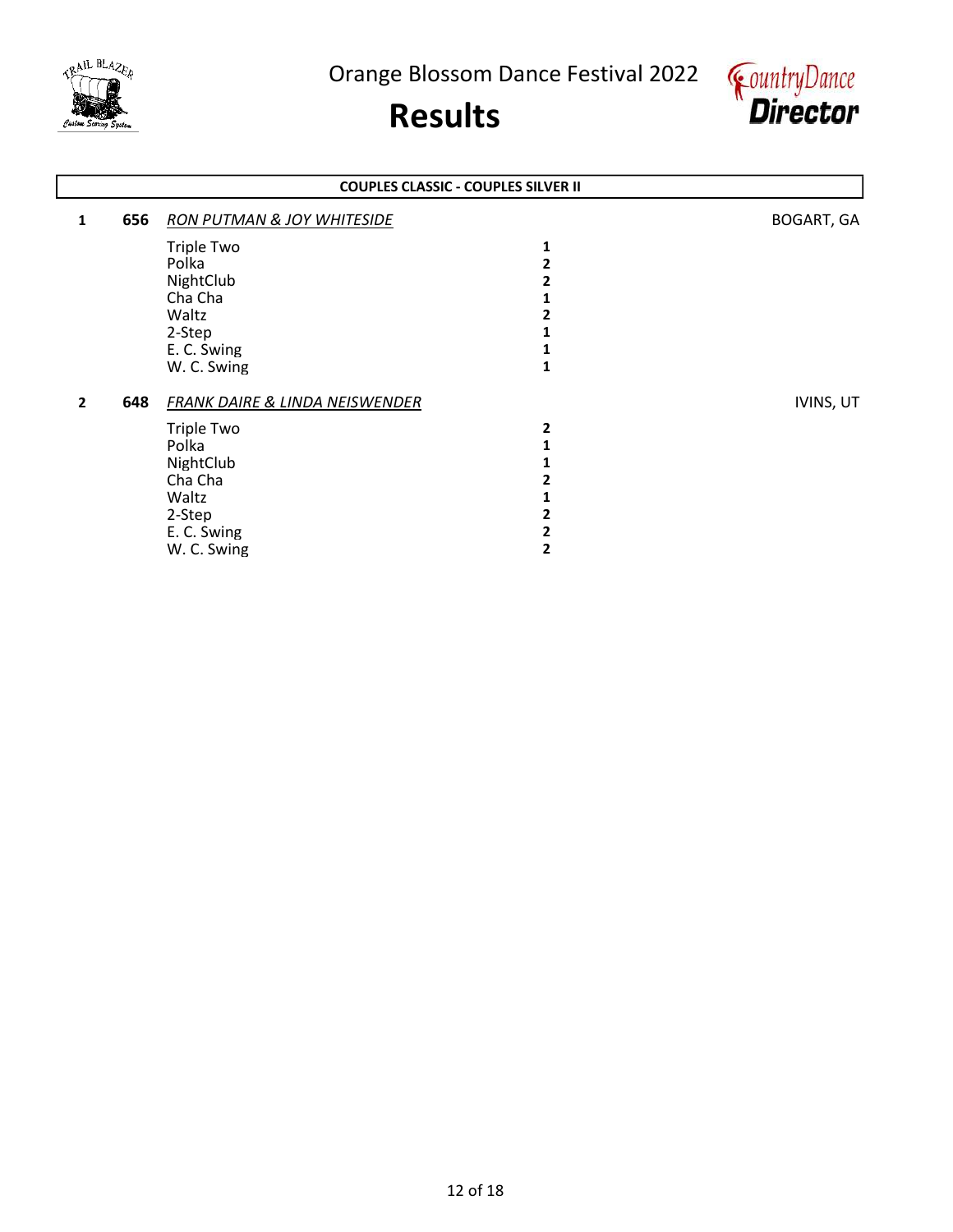



|                         | <b>COUPLES CLASSIC - COUPLES OPEN II</b> |                                             |   |                     |  |
|-------------------------|------------------------------------------|---------------------------------------------|---|---------------------|--|
| 1                       | 640                                      | ZANDER ADKINS & KIMBERLY HAMILTON           |   | WINTER GARDEN, FL   |  |
|                         |                                          | NightClub                                   | 1 |                     |  |
|                         |                                          | Cha Cha                                     | 2 |                     |  |
|                         |                                          | Waltz                                       |   |                     |  |
|                         |                                          | 2-Step                                      |   |                     |  |
|                         |                                          | E. C. Swing                                 | 1 |                     |  |
| $\overline{2}$          | 758                                      | <b>JARED KLOTZ &amp; SVETLANA BRUKLIS</b>   |   | <b>HOUSTON, TX</b>  |  |
|                         |                                          | Polka                                       | 1 |                     |  |
|                         |                                          | Cha Cha                                     |   |                     |  |
|                         |                                          | Waltz                                       | 2 |                     |  |
|                         |                                          | 2-Step                                      | 2 |                     |  |
|                         |                                          | W. C. Swing                                 |   |                     |  |
| $\overline{\mathbf{3}}$ | 765                                      | NICOLAS ROMERO MARTEAU & SAMANTHA FLANNELLY |   | <b>CLERMONT, FL</b> |  |
|                         |                                          | Polka                                       | 2 |                     |  |
|                         |                                          | NightClub                                   | 2 |                     |  |
|                         |                                          | Waltz                                       | З |                     |  |
|                         |                                          | 2-Step                                      | 3 |                     |  |
|                         |                                          | W. C. Swing                                 | 2 |                     |  |
|                         |                                          |                                             |   |                     |  |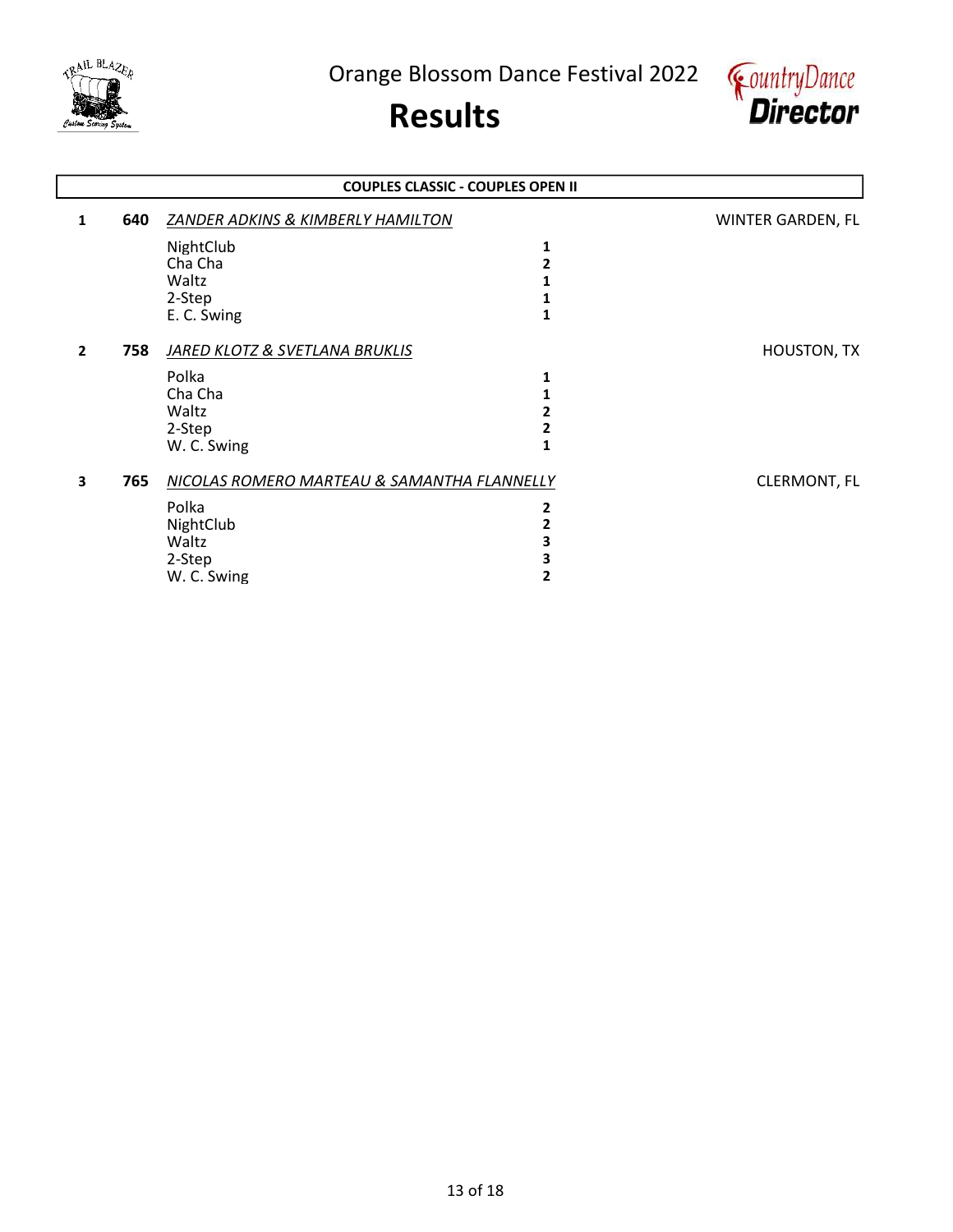





### COUPLES CLASSIC - COUPLES SILVER I

### 1 741 STAN WOJCIECHOWSKI & DONNA WYLIE ALLENTOWN, PA Triple Two 1<br>NightClub 1 NightClub 1<br>Cha Cha 1 Cha Cha 1<br>Waltz 1 Waltz<br>2-Step 1  $2-Step$  1<br>
E. C. Swing 1 E. C. Swing 1<br>
W. C. Swing 1 W. C. Swing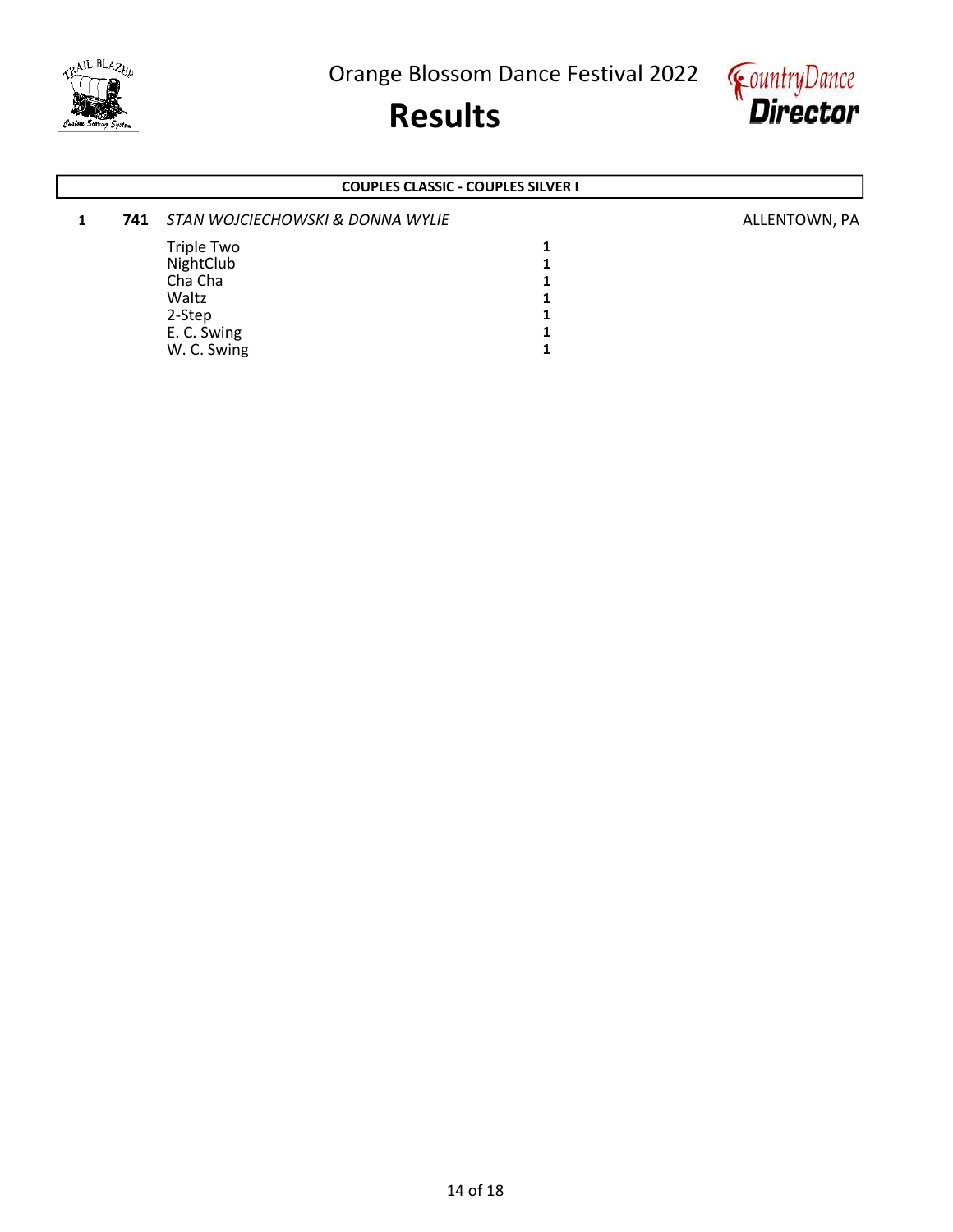





### COUPLES CLASSIC - COUPLES OPEN I

| 684 | <b>JUSTIN KAISER &amp; SARAH MOLLISON</b> |   |  |
|-----|-------------------------------------------|---|--|
|     | <b>Triple Two</b>                         | 1 |  |
|     | Polka                                     | 1 |  |
|     | NightClub                                 | 1 |  |
|     | Cha Cha                                   | 1 |  |
|     | Waltz                                     |   |  |
|     | 2-Step                                    | 1 |  |
|     | W. C. Swing                               |   |  |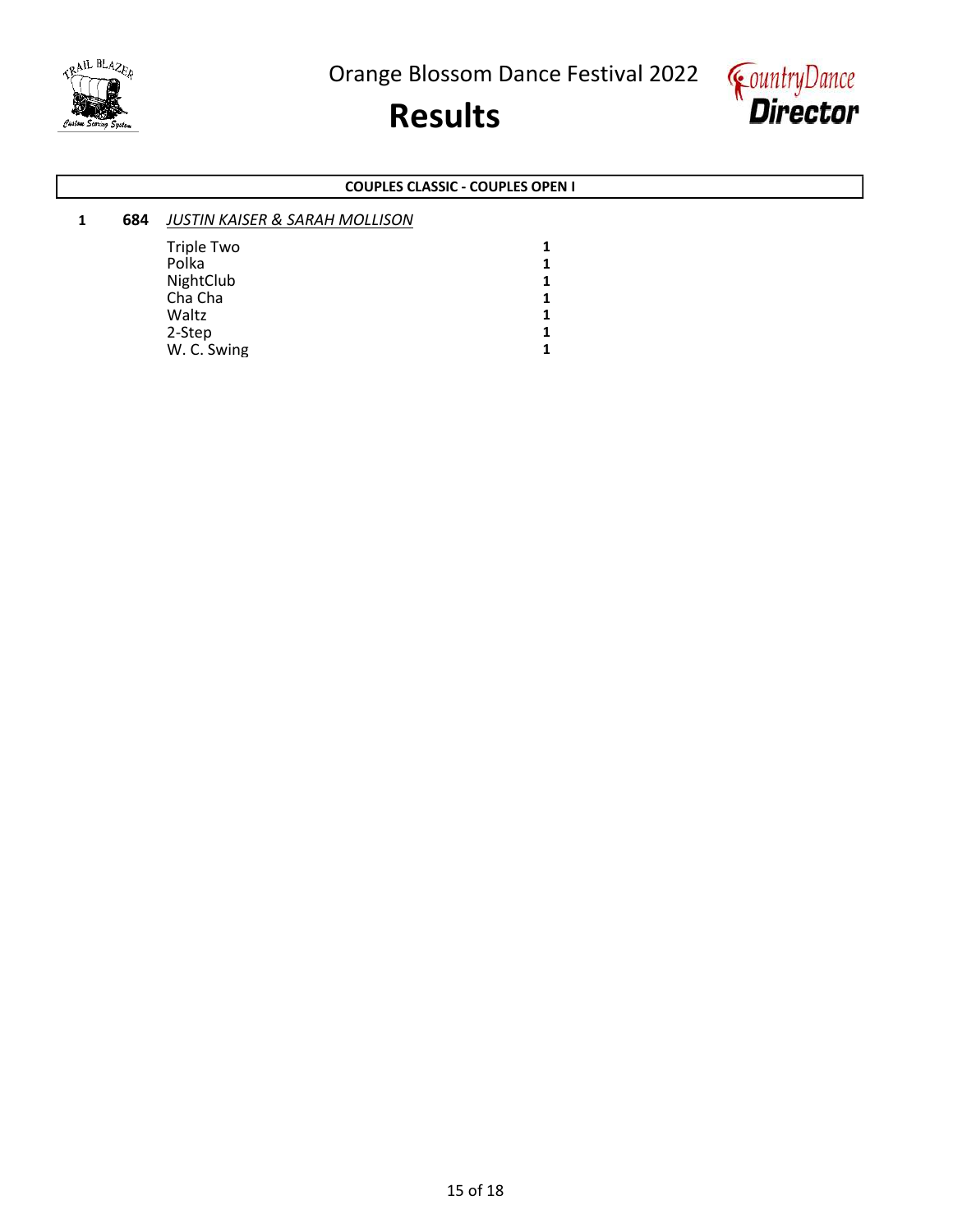



|                         | <b>COUPLES CLASSIC - CLASSIC MASTERS</b> |                                                 |                |                |  |
|-------------------------|------------------------------------------|-------------------------------------------------|----------------|----------------|--|
| $\mathbf{1}$            | 733                                      | <b>JIMMY MULLIGAN &amp; ELINA SHARIPOVA</b>     |                | CHICAGO, IL    |  |
|                         |                                          | <b>Triple Two</b>                               | $\mathbf{2}$   |                |  |
|                         |                                          | NightClub                                       | $\mathbf{1}$   |                |  |
|                         |                                          | Cha Cha                                         | 3              |                |  |
|                         |                                          | Waltz                                           | 1              |                |  |
|                         |                                          | 2-Step                                          | 1              |                |  |
|                         |                                          | E. C. Swing                                     | $\mathbf{1}$   |                |  |
|                         |                                          | W. C. Swing                                     | 3              |                |  |
|                         |                                          | ShowDance                                       | $\mathbf{2}$   |                |  |
| $\mathbf{2}$            | 738                                      | <b>ERIC NAVA &amp; RACHEL MERCEDES</b>          |                | CICERO, IL     |  |
|                         |                                          | <b>Triple Two</b>                               | 1              |                |  |
|                         |                                          | Polka                                           | $\overline{2}$ |                |  |
|                         |                                          | NightClub                                       | 2              |                |  |
|                         |                                          | Cha Cha                                         | 4              |                |  |
|                         |                                          | Waltz                                           | 4              |                |  |
|                         |                                          | 2-Step                                          | $\mathbf{2}$   |                |  |
|                         |                                          | E. C. Swing                                     | 3              |                |  |
|                         |                                          | W. C. Swing                                     | $\mathbf{2}$   |                |  |
|                         |                                          | ShowDance                                       | $\mathbf{1}$   |                |  |
| $\overline{\mathbf{3}}$ | 726                                      | <b>SEBASTIAN QUINONES &amp; ASHLEIGH TAYLOR</b> |                | ORLANDO, FL    |  |
|                         |                                          | <b>Triple Two</b>                               | 3              |                |  |
|                         |                                          | Polka                                           | 1              |                |  |
|                         |                                          | NightClub                                       | 3              |                |  |
|                         |                                          | Cha Cha                                         | $\mathbf{2}$   |                |  |
|                         |                                          | Waltz                                           | $\mathbf{2}$   |                |  |
|                         |                                          | 2-Step                                          | 3              |                |  |
|                         |                                          | E. C. Swing                                     | $\mathbf 2$    |                |  |
|                         |                                          | W. C. Swing                                     | $\mathbf{1}$   |                |  |
|                         |                                          | ShowDance                                       | 4              |                |  |
| 4                       | 734                                      | ZHENYA KLYUKIN & EMILY BOUCHONVILLE             |                | CHESAPEAKE, VA |  |
|                         |                                          | <b>Triple Two</b>                               | 4              |                |  |
|                         |                                          | Polka                                           | 3              |                |  |
|                         |                                          | NightClub                                       | 4              |                |  |
|                         |                                          | Cha Cha                                         | 1              |                |  |
|                         |                                          | Waltz                                           | 3              |                |  |
|                         |                                          | 2-Step                                          | 4              |                |  |
|                         |                                          | E. C. Swing                                     | 4              |                |  |
|                         |                                          | ShowDance                                       | 3              |                |  |
| 5                       | 730                                      | ERIC ZIMMER & CATHERINE PISANO-PICARD           |                | PORTLAND, OR   |  |
|                         |                                          | <b>Triple Two</b>                               | 5              |                |  |
|                         |                                          | NightClub                                       | 5              |                |  |
|                         |                                          | Cha Cha                                         | 5              |                |  |
|                         |                                          | Waltz                                           | 5              |                |  |
|                         |                                          | 2-Step                                          | 5              |                |  |
|                         |                                          | W. C. Swing                                     | 5              |                |  |
|                         |                                          | ShowDance                                       | 5              |                |  |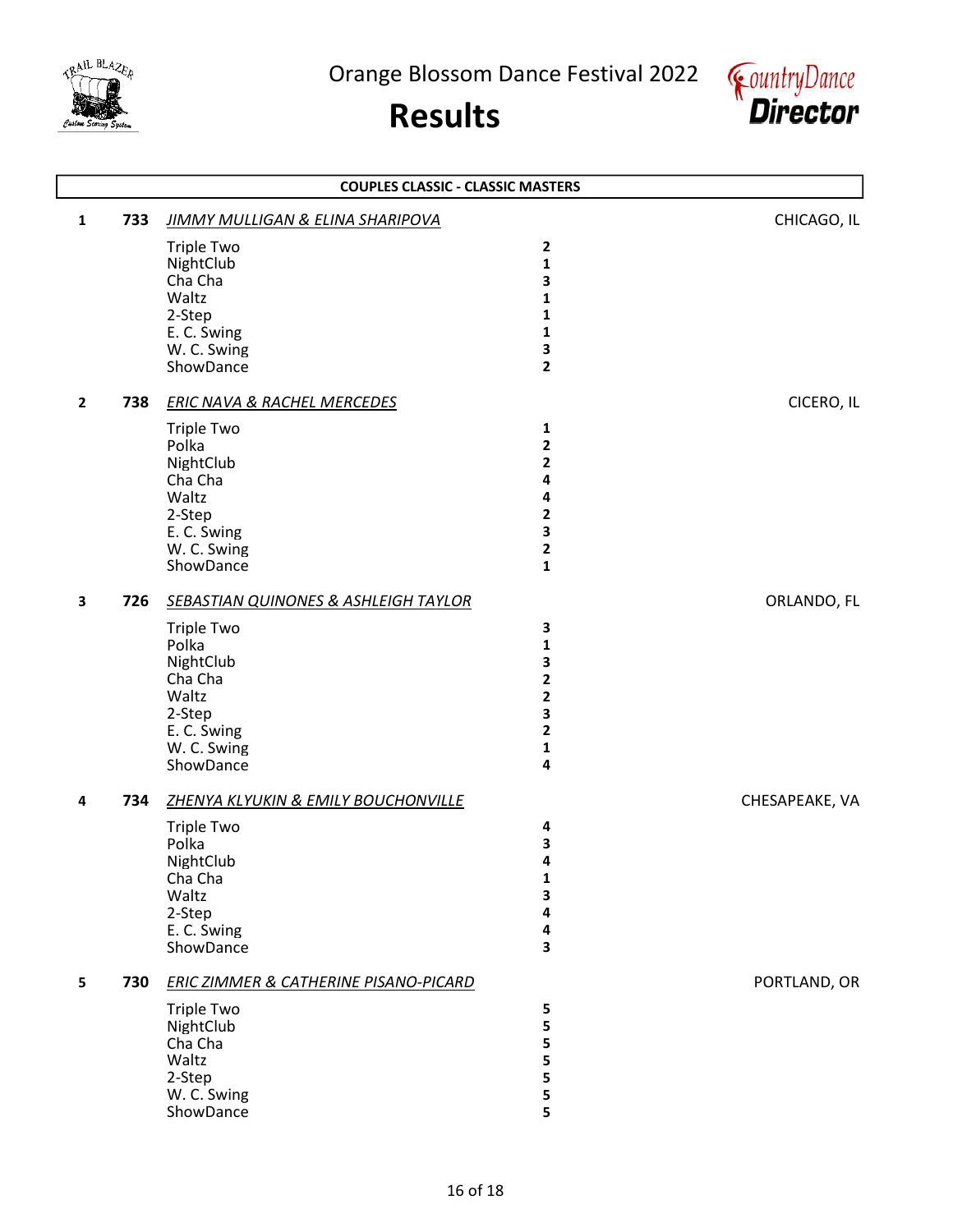

## Results



### COUPLES CLASSIC - CLASSIC MASTERS (continued)

### **736** JOHN BURNS & SUZANNE MOSLEY **TALLAHASSEE, FL**

NightClub Waltz W. C. Swing **4**